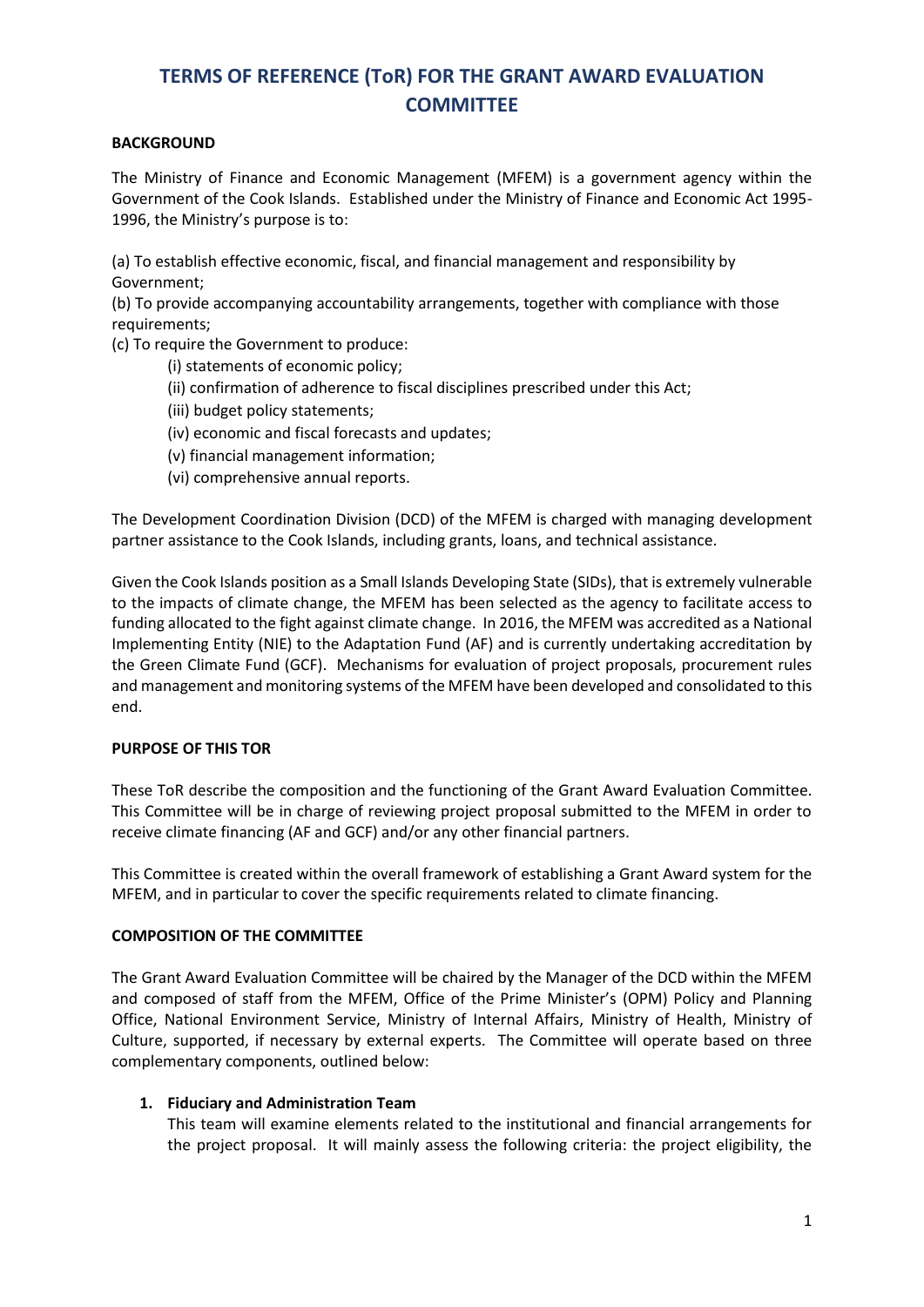eligibility of the implementing agency and other project stakeholders, the financial resources and budget allocation, the project management system.

This team will be composed of the following MFEM staff, the Treasurer, the Budget Manager, Senior Procurement Officer and Development Program Manager.

#### **2. Technical Team**

This team will examine the elements related to the issues and themes addressed and the technical solutions proposed by the project. The following elements will be assessed: the conformity of the project objectives with the focus areas of the fund/financial partner, alignment to national priorities, compliance of activities and expected results with good practices and internationally recognised standards.

The core member of this team will be from the OPM Policy and Planning Office and depending on the themes to be addressed and the complexity of the proposal, the Chair may seek expertise from other relevant sectors of the Cook Islands Government and/or seek external technical expertise.

#### **3. Environmental and Social Team**

This team will review the environmental and social impacts and risks related to the project activities. The team will be guided by the MFEM Environmental and Social Safeguards Framework and the Environmental and Social Safeguard Standards to ensure the proposals compliance and potential management of risks and impacts. The Screening Checklist for ESSS2-9 will also assist.

The core members of this team will be from the National Environment Service, Director of the Policy Division, Gender Unit, Labour Unit from the Ministry of Internal Affairs, Ministry of Health, Ministry of Culture, if necessary, the Chair may seek recourse from external expertise.

#### **FUNCTIONING OF THE COMMITTEE**

Following receipt of a grant request, the Committee Chairman shall summon the members of the three teams to assess the compliance of the project proposal with the eligibility and evaluation criteria set by the fund/financial partner.

The Grant Award Evaluation Committee shall be guided by the MFEM Grant Evaluation Procedures for Climate Financing Mechanisms.